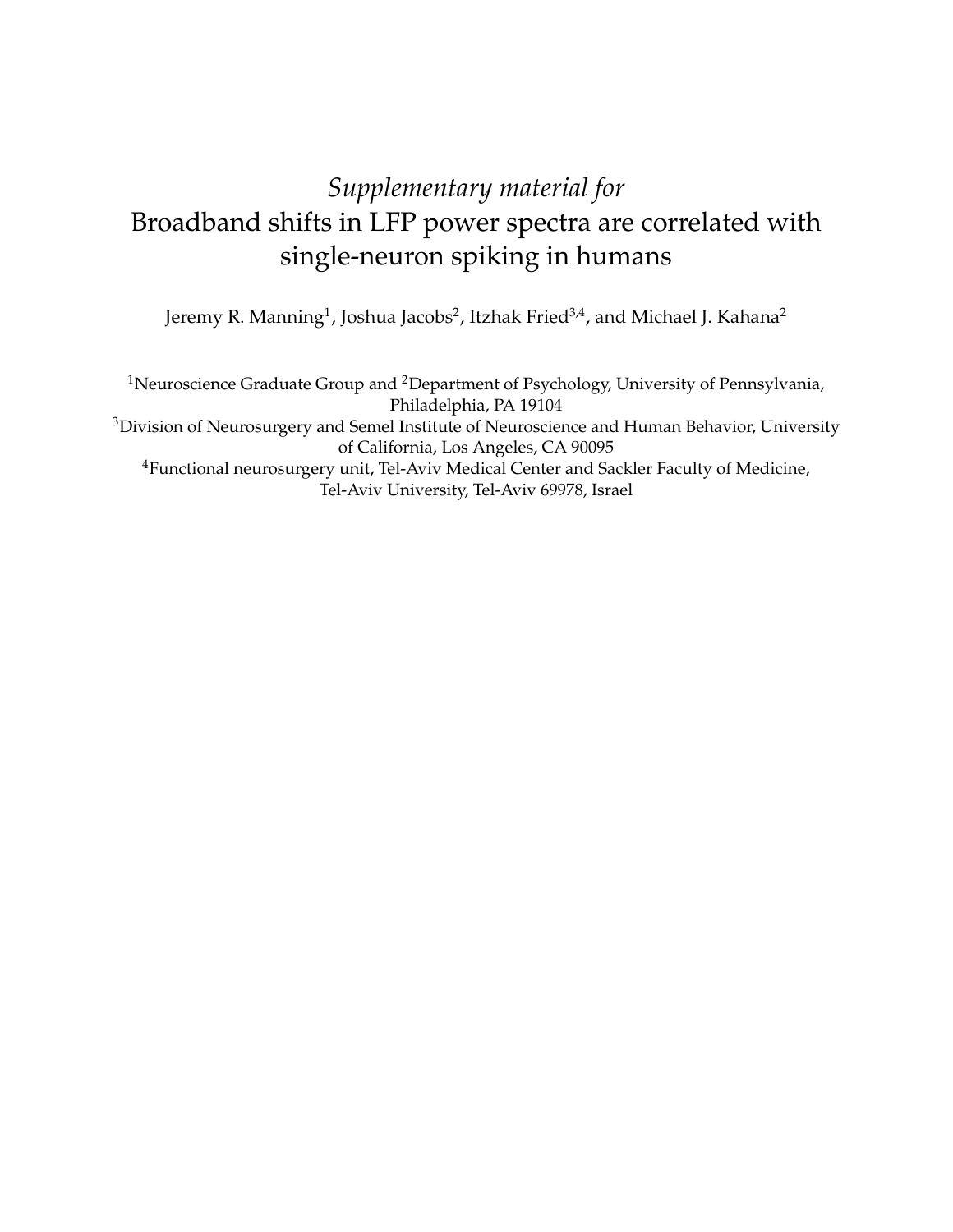#### **Overview**

This document is comprised of three main sections. First we include a supplementary figure illustrating each major component of the analysis framework used in "Broadband shifts in LFP power spectra are correlated with single-neuron spiking in humans." In the second section we comment on the effect of the appearance of spike waveforms on the shape of the LFP power spectrum. Finally, we includes a table summarizing the number of broadband- and narrowbandshift neurons identified for each patient.

# **Supplemental Methods**

Figure S1 illustrates the major components of the analysis we used to tag neurons as broadbandand narrowband-shift neurons. Synthetic data are shown in the figure in order to clearly illustrate the methods. As shown in Panel **a**, we first record a local field potential (Voltage, top sub-panel) and simultaneous spiking activity for nearby individual neurons (tick marks, bottom sub-panel). We then convolve the spike train with a Gaussian kernel to obtain a smoothed estimate of firing rate at each point in time during the recording session (Firing rate, bottom sub-panel). We next divide the recording session into 500 ms epochs. We thus obtain a distribution containing mean firing rates recorded during each epoch of the recording session. As shown in Panel **b**, we divide the distribution of firing rates into five equally spaced bins, such that each epoch is labeled according to its associated firing rate bin (indicated by different colors). We also compute mean LFP power spectra for each epoch. In Panel **c**, as in Figures 2, 3, 4, and 7 of the main text, the power spectra of epochs in each firing rate bin are averaged together and displayed using the same color scheme as in Panel **b**. We use robust regression (dotted lines) to capture the underlying  $\frac{1}{f^a}$  shape of the power spectra while ignoring narrowband peaks. As shown, broadband power is equal to the mean height of the robust regression line. We also measure narrowband power by averaging the normalized power in each frequency band (see *Methods*). The panel shows that when the neuron's firing rate increases, the LFP power spectrum exhibits an increase in broadband power coupled with a simultaneous decrease in power at a single narrow frequency band. In Panels **d** and **e**, each epoch is represented by a single dot. Note the overall positive relation between broadband power and firing rate illustrated in Panel **d**, and the overall negative relation between narrowband power and firing rate illustrated in Panel **e**. As illustrated in Panel **f**, we assess the degree to which broadband and narrowband power inform us about the neuron's firing rate using a series of five least-squares regressions with broadband and narrowband power as regressors; each regression uses a different narrow frequency band. A neuron is tagged as a broadband-shift neuron if the  $β<sub>B</sub>$  coefficients have the same sign and are significant in all five regressions. The neuron is tagged as a narrowband-shift neuron if only one β*<sup>F</sup>* coefficient is significant, or if two  $\beta_f$  coefficents (corresponding to neighboring frequency bands) are significant and have the same sign. See *Methods* for details on the bootstrap procedure we used to determine the significance of each  $\beta$  coefficient in the regressions.

## **Supplemental Results**

**E**ff**ect of spike waveform shape on the LFP power spectrum.** In extracellular recordings, the shape of action potentials resembles an impulse function, which has spectral power at a broad range of frequencies. We thus considered the possibility that our main finding of a positive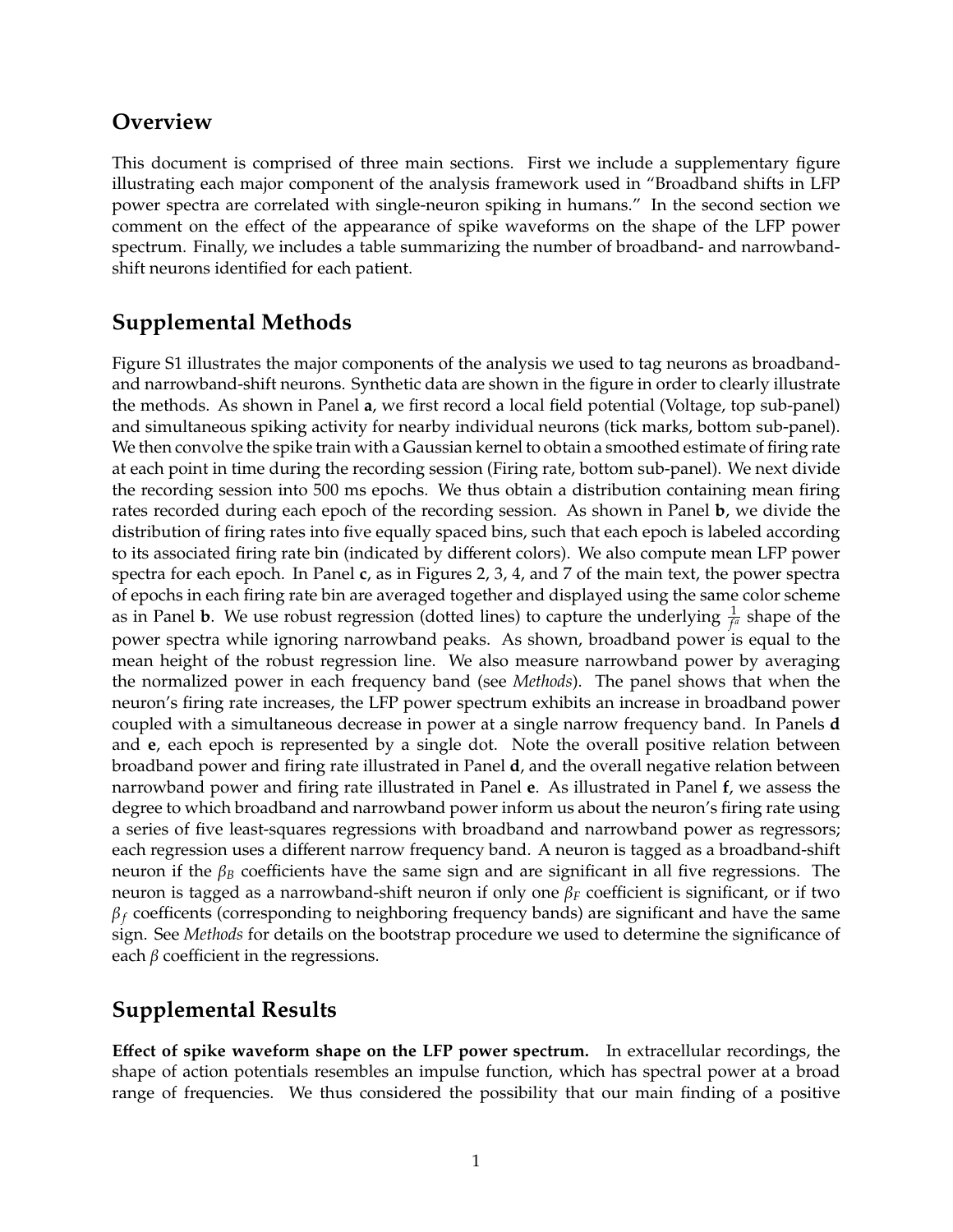

Figure S1: **Schematic of our analysis framework.** All panels contain synthetic data for illustrative purposes. **a.** This panel depicts the local field potential (Voltage, top sub-panel) and simultaneous spiking activity for nearby indidual neurons (tick marks, bottom sub-panel). We convolve the spike train with a Gaussian kernel to obtain a smoothed estimate of firing rate at each point in time (Firing rate, bottom sub-panel). Rectangles are colored according to the firing rate of each epoch. **b.** This panel illustrates the distribution of mean firing rates recorded across all 500 ms epochs in the recording session. We divide the distribution of firing rates into 5 equally-spaced bins (indicated by different colors). **c.** Here we show mean power spectra for epochs in each firing rate bin (solid lines). We use robust regression (dotted lines) to capture the underlying  $\frac{1}{f^a}$  shape of the power spectra while ignoring narrowband peaks. We also measure narrowband power by averaging the normalized power in each frequency band (see *Methods*). **d,e.** These panels illustrate the relation between firing rate and broadband power (Panel d) or narrowband power in a single frequency band (Panel e). Each epoch is represented by a single dot in each panel. **f.** We use a series of least-squares regressions to determine whether the neuron is a broadband- and/or narrowband-shift neuron.

correlation between broadband power and neuronal spiking is a consequence of measuring actionpotential waveforms. As described in *Methods*, we used a linear interpolation to remove each spike waveform from the LFP recording. However, it is possible that our cluster-cutting algorithm missed a number of spikes, and that that these unremoved spikes are responsible for the broadband shifts we observed in many neurons. To test this possibility, we re-ran our entire analysis without removing spike waveforms from the LFP. If our main effect had been driven by the appearance of spike waveforms in the LFP, then keeping spike waveforms in the LFP would be expected to